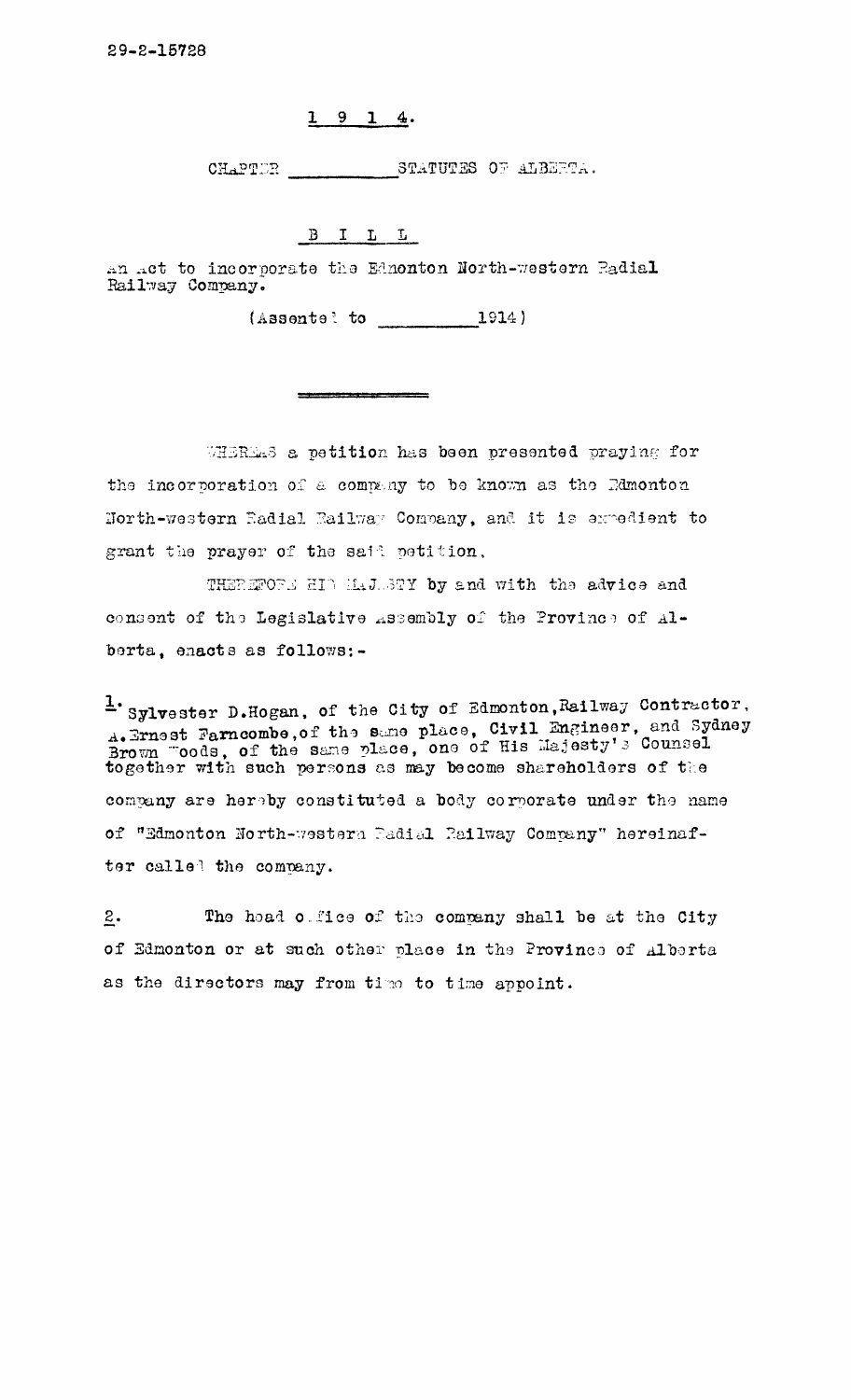The persons mentioned by name in the first section  $\overline{3}$ . of this Act are hereby constituted the provisional directors of the company.

The capital stock of the company shall be Five 4. hundred thousand Dollars divided into Pive thousand shares of One hundred Dollars each and may be called up by the directors from time to time as they deem necessary, but no one call shall exceed twenty-five per cent of the shares subscribed.

The annual general meeting of the shareholders  $\overline{5}$ . shall be held on the second Puesday in February or at such other time as the Board of Directors may determine.

At such meeting the subscribers for capital stock <u>، 6</u> who may attend and who have paid all calls on their shares, shall choose not less than three nor more than seven persons to be directors of the company, one or more of thom may be paid directors of the company.

The company may lay out, construct and operate the  $\mathbf{Z}$ line of railway to be operated by any motive power other than steam, with a gauge of four feet eight and one-half inches from a point within, at or hear the boundary of the City of Edmonton in a general North-westerly direction to a point at or near the Pembina River in the Province of Alborta, a distance of not more than seventy-five miles; together with such branches as may be convenient, not extending more than six miles in length.

 $-2-$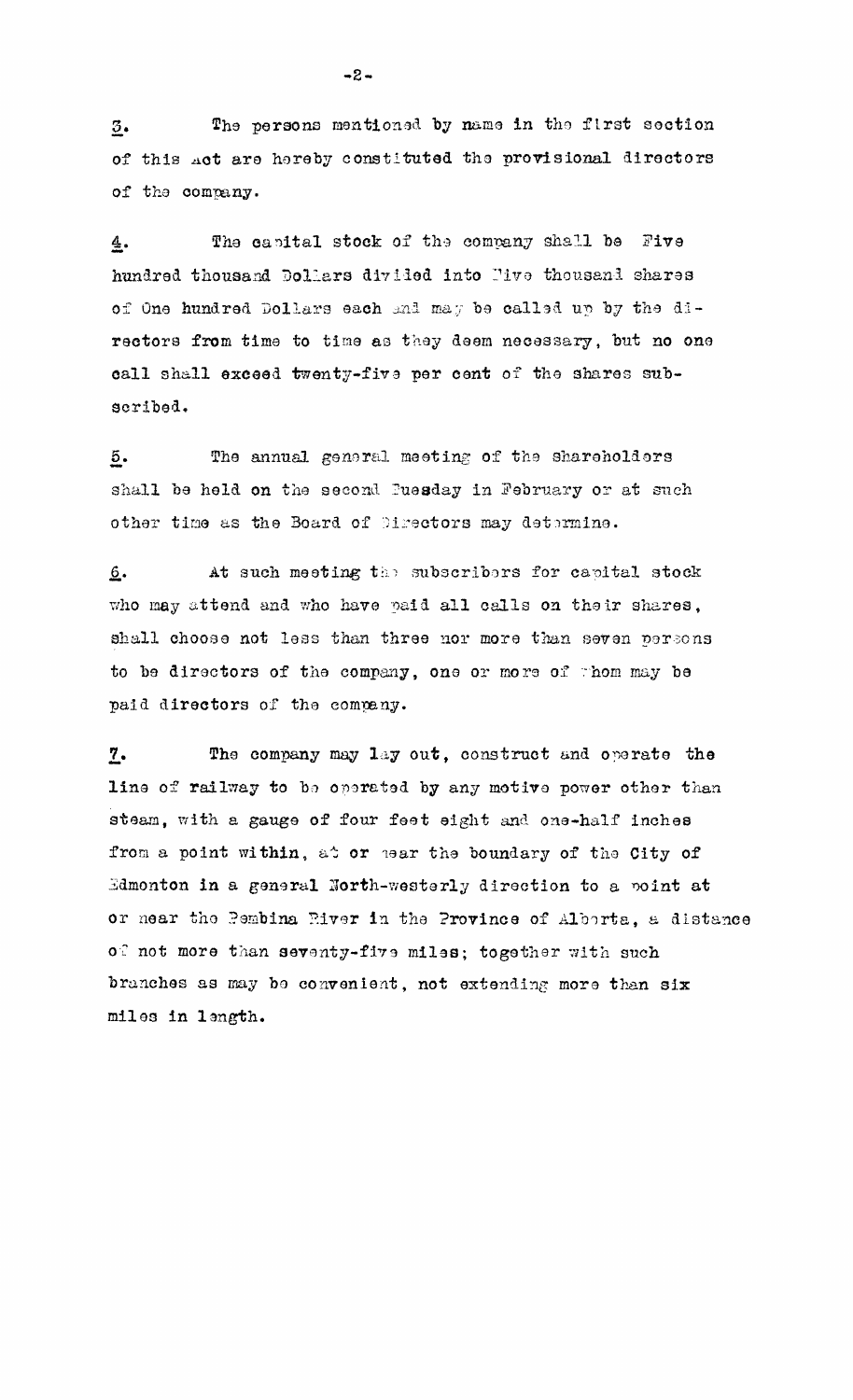The company may issue bonds, debentures or other  $\underline{8}$ . securities to the extent of Twenty thousand Dollars per mile of the railway and its branches, and to the extent of Two hundred thousand Dollars in respect of terminals; and such bonds, lebentures or other courities may be issued only in proportion to the longth of railway line constructed or undor contract to be constructel.

 $9.$ The several clauses of the Railway Act of Alberta except in so far as the same are isconsistent with the express provisions herein, and hereby incorporatel with and shall be deemed to be a part of this act and shall apply to the company and to the railway to be constructed by it.

10. The company may issue bonds, debentures or other securities bearing interest at a rate not exceeding six per critum per annum pagable annually or semi-annually.

The company may acquire, hold and lispose of shares 11. and other securities of companies having objects fully or in part similar to the objects of the company.

The company may generate or acquire electric or 12. other power or energy and may transmit the same for the purposes of the company.

13. The company may also have power for the purposes of its undertaking, to construct and operate an electric telegraph line or lines and a telephone line or lines and to construct and maintain such bridges as shall be modesary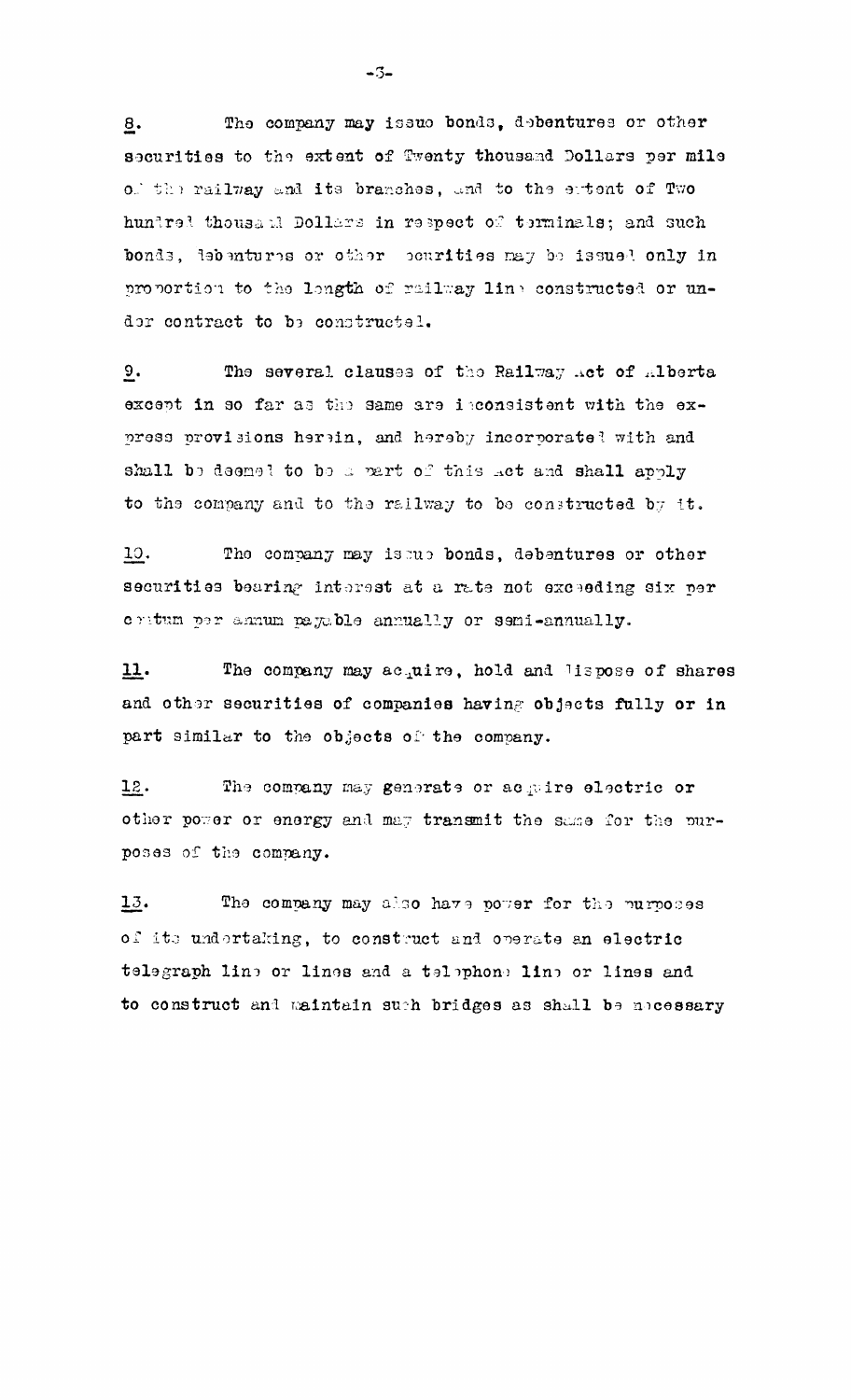or convenient for the use of the said railway, provided however that any bridges over any navigable river or waters shall first have been authorized by the Governor-General in Council.

The company may enter into an agreement with another  $14.$ company or companies for copreying or leasing to such conpany or companies the railway of the company hereby incorporated, in whole or in part, or any rights or powers acquired under this Act, as also the surveys, plans, works, plant, material, machinery and other property to it belonging, or for an amalgamation with such company or companies, on such terms and conditions as are agreed umon, and subjectto such restriction as the directors see fit; proviled that such agreement has been first sametioned by two-thirds of the votes at a special general meeting of the shareholders duly called for the purpose of considering the same, at which meeting shareholders representing at least two-thirds in value of the stock are present in person or represented by proxy, and that such agreement has also received the approval of the Lieutenant Governor in Council.

15. The company shall at all stations upon their railway always permit the loading of grain into cars from farmers' vohicles or flat warehouses, subject to reasonable regulations to be made by the said company and approved by the Lieutenant Governor in Council, and shall at all reasonable times afford propor facilities therefor

 $16.$ The company agrees to afford all reasonable faci-

 $-4-$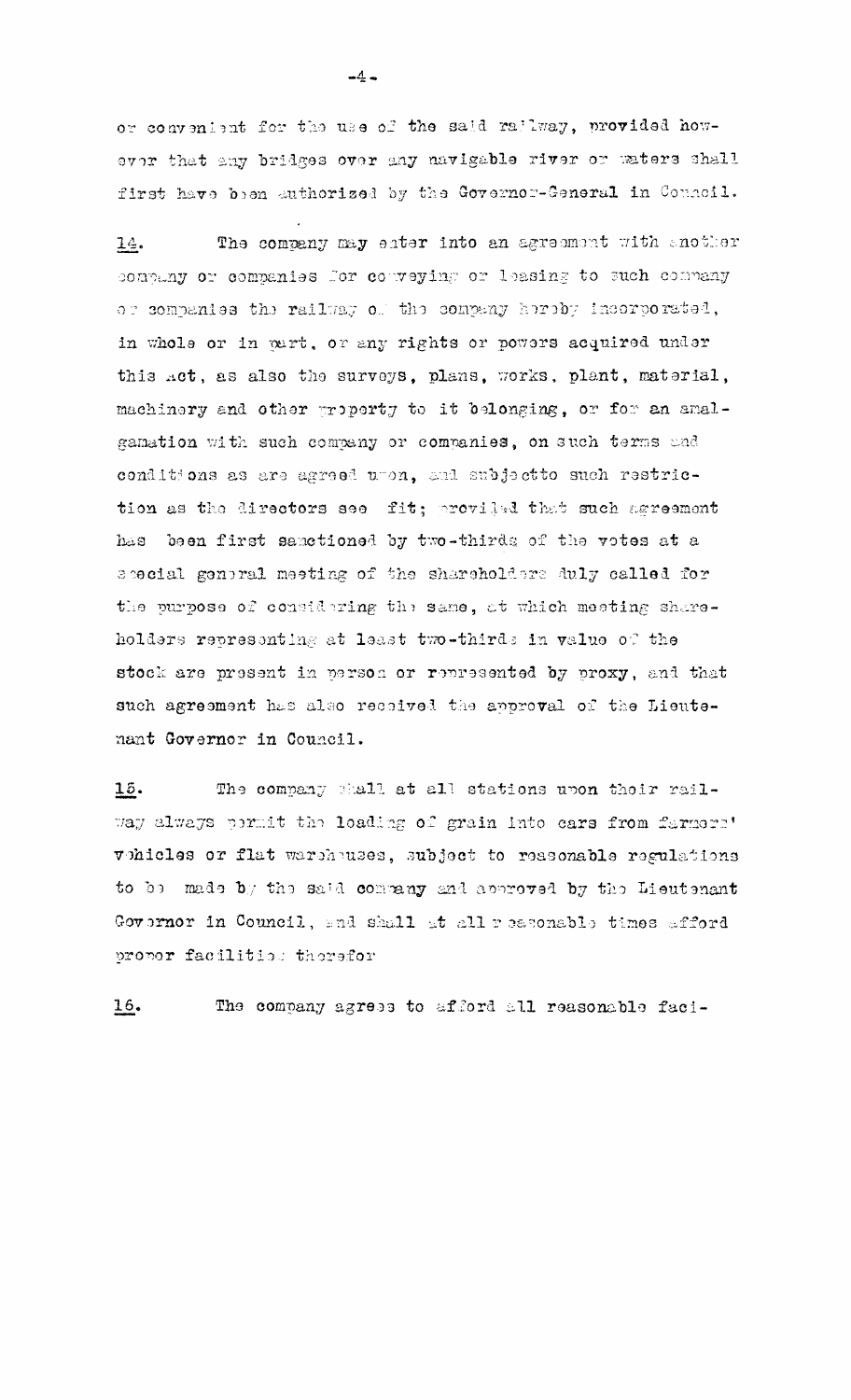lities to any other railway company for the receiving and forwarding and delivery of trafflic upon and from the line of railway belonging to or worked by such companies recoedtively, and the company shall not make or give undue or unreasonable preference or adventage to or in favour of any particular person or company or any particularl description of traffic in any respect whatsoever, nor shall the company subject any particular person or company, or any particular description of traffic, to any undue or unreasonable prejudice or disadvantage whatsoover, and the said company shall afford all due and reasonable facilities for receiving and forwarding by its railway all the traffic arriving by such other railway or railways without any unreasonable delay and without any such preference or advantage or prejudice or disadvantage as aforosall, so that no obstruction is presented to the public desirous of using such mallway as a continuous line of communication, and so that all reasonable accomodation by means of the railways of the several commanies is at all times afforded to the public in that behalf, and any agreement made between the company and any other company or companies contrary to this greement shall be null and void.

 $-5-$